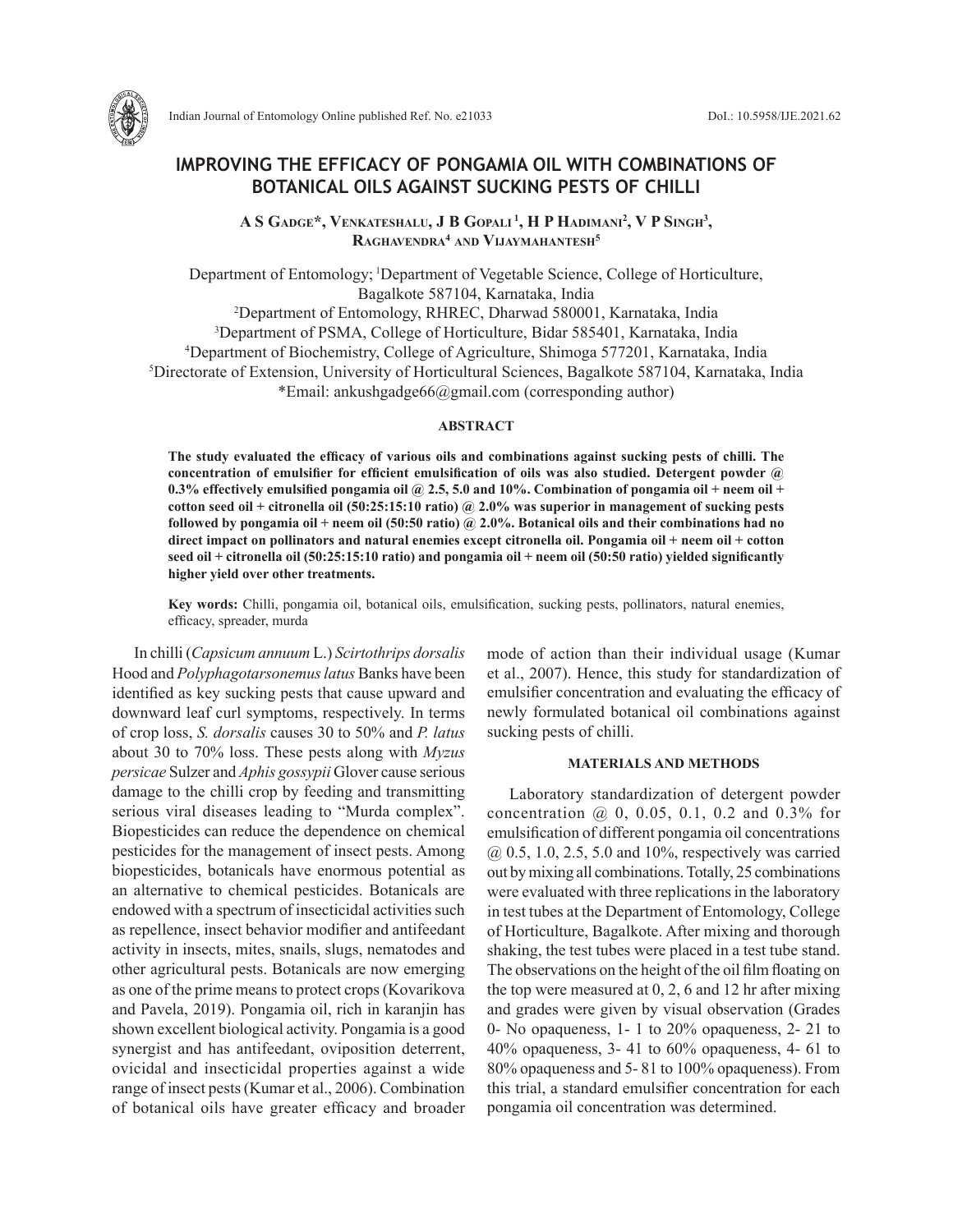Field experiment was laid out at the College of Horticulture, Bagalkote, Karnataka (16°9'52"N, 75°36'51"E, 542 masl) during kharif, 2019. The experiment was carried in a randomized block design (RBD) with twelve treatments and three replications, with a plot size of 3.6 x 2.1 m leaving a gangway of 1 m around the plots. Thirty days old chilli seedlings of the variety Sitara Gold (Monsanto) were transplanted at a spacing of 60x 30 cm. The crop was raised by following recommended package of practices of UHS, Bagalkote (Anonymous, 2018) except for management against sucking pests. The treatments were imposed using a knapsack hydraulic sprayer at a spray volume of 500 l/ ha. The first spray was given at ten days after transplanting (DAT) after noticing the incidence of sucking pests and subsequent sprays were at an interval of 10 days. Pongamia, neem, cotton seed and citronella oils were procured from market. Spray solution of oils were prepared by mixing the required proportion of each oil together with the emulsifier  $\omega$  0.3% as per the treatment details mentioned in Table 1. Observations from 10 randomly tagged plants leaving the border rows, were recorded a day before, 3, 7 and 10 days after each spray. Incidence of *S. dorsalis* was observed from top 3 leaves; *P. latus* counts were made in 1 cm2 area each on the lower surface from top 3 leaves using 10x lens. Leaf curl index score for *S. dorsalis* and *P. latus* was recorded from visual observations on a 0-4 scale as per the standard scoring procedure given by Niles (1980). Population of *M. persicae*, *A. gossypii* and *Bemisia tabaci* (Genn.) was counted from top three leaves. Natural enemies viz., coccinellids, spiders, *Chrysoperla* and preying mantids were counted/ plant. Occurrence of pollinators like honey bees were counted as no. of bees/ plant. Reduction in incidence after spray in treatment in comparison with control was calculated after Henderson and Tilton (1955). Data were subjected to square root transformation before ANOVA, and the treatment means were compared by Duncan's Multiple Range Test (DMRT, p=0.05).

## **RESULTS AND DISCUSSION**

Results of laboratory studies on standardization of emulsifier concentration infer that, emulsification of pongamia oil was highest with by 0.3% detergent powder. Grade of opaqueness was 5 at 0.3% at all the tested concentrations of pongamia oil. These findings are in very close conformity with study of Kamba et al. (2013) who revealed that, the more concentration of emulsifier, the more stable the emulsion. Detergent has a large non-polar hydrocarbon end and water-soluble polar end (Swarbrick, 2002). From the laboratory studies 0.3% spreader concentration (producing lowest height of oil film floating with highest grade) was selected for emulsification of 2.0% oil, further which was used for bioefficacy study (Aliakbarpour et al., 2011; Stanley et al., 2014; Sridharan et al., 2015).

All the botanical oils and their combinations evaluated against sucking pests of chilli were found effective under field condition (Table 1). Plots treated with  $T_8$  (Pongamia oil + neem oil + cotton seed oil + citronella oil - 50:25:15:10 ratio)recorded significantly higher reduction of *S. dorsalis* (53.92%) followed by  $T<sub>6</sub>$  (pongamia oil + neem oil - 50:50 ratio) and  $T<sub>10</sub>$ (diafenthiuron 50WP) with 43.84 and 41.07% reduction, respectively. Lowest reduction was recorded in  $T<sub>4</sub>$ (cotton seed oil) with 10.33%. Treatment,  $T_{\rm g}$  recorded a significantly lower incidence of *S. dorsalis* on top three leaves (0.68) followed by  $T_6$  and  $T_{10}$  with 0.76 and 0.89 thrips, respectively. Oil combinations were superior over their sole treatments of pongamia seed, citronella, neem seed and cotton seed oil treated plots that recorded 1.12, 1.18, 1.19 and 1.24 thrips, respectively. Reduction of leaf curl due to *S. dorsalis* was significantly higher with  $T<sub>8</sub>$  followed by  $T<sub>6</sub>$  and lowest reduction in leaf curl was with treatment  $T<sub>4</sub>$ . Similar to the reduction in *S. dorsalis*, T<sub>s</sub> recorded significantly more reduction of *P. latus* (62.53%) followed by  $T_6$  (58.14%) and  $T_{10}$  (49.25%); and cotton seed oil  $(T_4)$  recorded the lowest reduction. Treatments differed significantly in reducing the mean number of *P. latus* in 1 cm<sup>2</sup> area/ top three leaves-  $T_s$  recorded the lowest number of *P*. *latus* (0.93) followed by  $T_6$  and  $T_7$  with 1.03 and 1.36 mites, respectively. Combinations of oils were superior over their sole treatments of neem, citronella, pongamia and cotton seed oil treated plots that showed 1.59, 1.75, 1.87 and 2.04 mites, respectively. Leaf curl due to *P. latus* significantly reduced with  $T_8$  (57.95%) followed by T<sub>10</sub> and T<sub>6</sub>. Incidence of *M. persicae* and *A. gossypii* significantly reduced with treatments  $T_s$  followed by  $T_6$ and  $T_{10}$ . Significant reduction in *B. tabaci* was observed with  $T_6$  followed by  $T_8$  and  $T_5$ .

Superiority of combinations of botanical oils over their sole applications in reducing the sucking pests indicated that, multiple modes of action and their efficacy when combined may be harnessed due to oils with multi-components. Strong antifeedant effects in neem oil and repellent properties in citronella oil will have greater impact on sucking pests of chilli. According to Abdelatti and Hartbauer (2020) combined formulation of carway, orange peel and winter green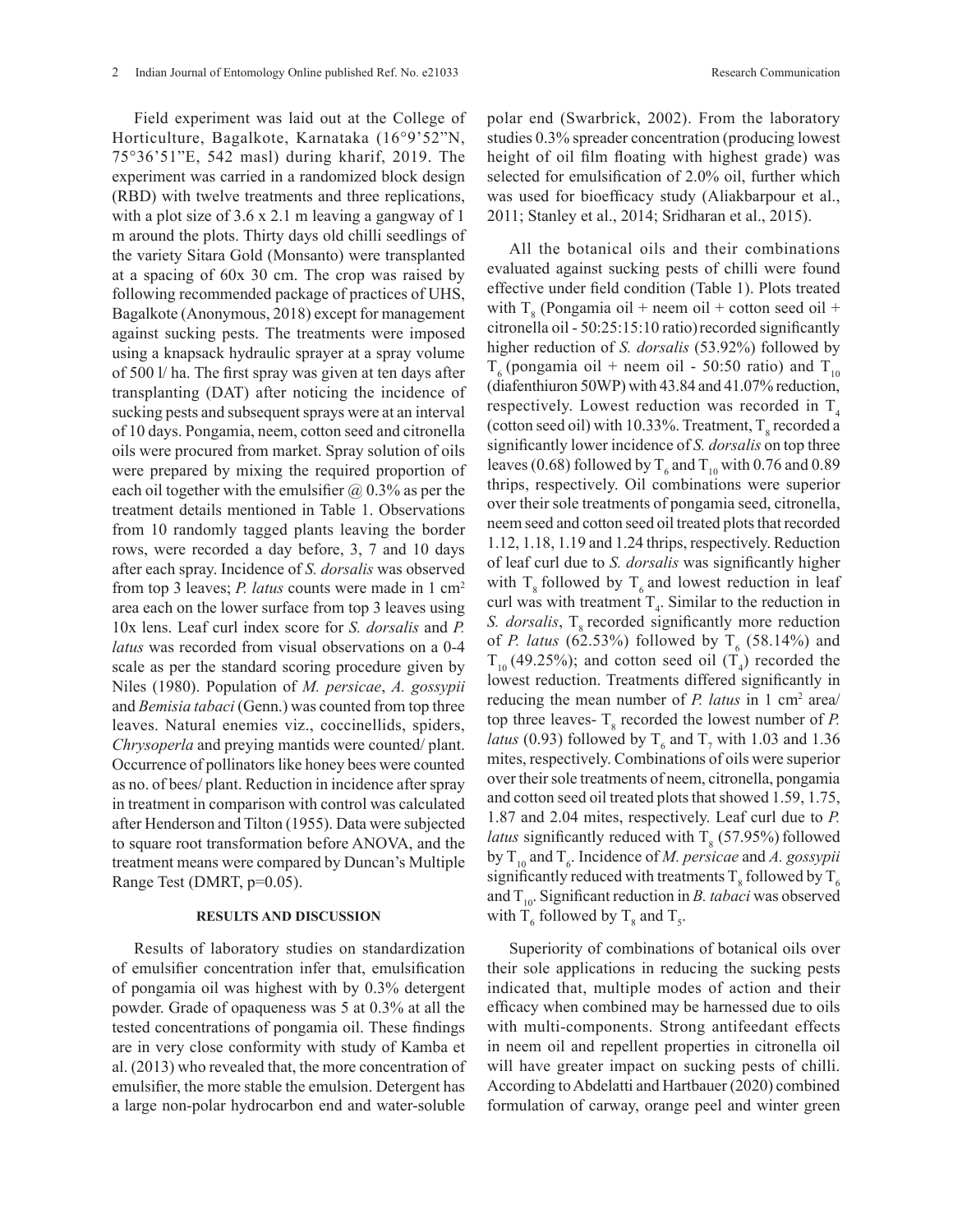|                | l                                                                                             |
|----------------|-----------------------------------------------------------------------------------------------|
|                |                                                                                               |
|                |                                                                                               |
|                | l                                                                                             |
|                | $\overline{a}$<br>l                                                                           |
|                |                                                                                               |
|                |                                                                                               |
|                |                                                                                               |
|                |                                                                                               |
|                |                                                                                               |
|                |                                                                                               |
|                |                                                                                               |
|                | i                                                                                             |
|                |                                                                                               |
|                |                                                                                               |
|                |                                                                                               |
|                |                                                                                               |
|                |                                                                                               |
|                |                                                                                               |
|                | l                                                                                             |
|                |                                                                                               |
|                |                                                                                               |
|                | ֦֖֖֖֖֖֧ׅׅׅ֪ׅ֪֪֧֪ׅ֪֪֪֧֪ׅ֚֚֚֚֚֚֚֚֚֚֚֚֚֚֚֚֚֚֚֚֚֚֚֕֓֕֝֝֬֓֝֬֝֬֝֬֝֬֝֬֓֬֝֬֝֬֝֬֝֬֓֬֝֬֝֬֝֬֝֬֓֬֝֬֝֬֝֬֝֬ |
|                |                                                                                               |
|                |                                                                                               |
|                |                                                                                               |
|                |                                                                                               |
|                | j                                                                                             |
|                |                                                                                               |
|                |                                                                                               |
|                |                                                                                               |
|                |                                                                                               |
|                |                                                                                               |
|                | j                                                                                             |
|                |                                                                                               |
|                | I                                                                                             |
|                |                                                                                               |
|                |                                                                                               |
|                | ١                                                                                             |
|                |                                                                                               |
|                |                                                                                               |
|                |                                                                                               |
|                |                                                                                               |
|                | ة<br>با                                                                                       |
|                |                                                                                               |
|                |                                                                                               |
|                |                                                                                               |
|                |                                                                                               |
|                |                                                                                               |
|                |                                                                                               |
|                | J                                                                                             |
|                |                                                                                               |
|                |                                                                                               |
|                |                                                                                               |
|                |                                                                                               |
|                | <b>11 - 11 - 11 - 11 - 11</b>                                                                 |
|                |                                                                                               |
|                |                                                                                               |
|                |                                                                                               |
|                | l                                                                                             |
|                |                                                                                               |
|                |                                                                                               |
|                |                                                                                               |
| l              |                                                                                               |
|                |                                                                                               |
|                |                                                                                               |
|                | ፡                                                                                             |
|                |                                                                                               |
|                |                                                                                               |
|                |                                                                                               |
|                |                                                                                               |
|                |                                                                                               |
| é              |                                                                                               |
|                |                                                                                               |
|                |                                                                                               |
|                |                                                                                               |
|                | ċ                                                                                             |
|                |                                                                                               |
|                |                                                                                               |
| ٤              |                                                                                               |
| $\overline{a}$ | $\frac{1}{2}$<br>I                                                                            |
|                |                                                                                               |
|                | Í<br>l,                                                                                       |
|                |                                                                                               |
|                |                                                                                               |
|                | Table                                                                                         |

|                     |                                                                                                                                       | Dosage          |                                                                                                                                                                                                                                                                                             | Mean no. | of sucking | pests/ top three leaves |                                                                                                                                                                                                                                                                                                                                                     |                                                                                                                                                                                                                                                                                                               | no.<br>Mean                                                                                                                                                                                                                                                                                                                                                                                      |                                                                                                                                                                                                                                | of beneficial organisms/plant                                                                                                                                                                                                                                                                                                                                                                                       |                                                                                                                                                                                                                                                                                  | Free                   | BCR     |
|---------------------|---------------------------------------------------------------------------------------------------------------------------------------|-----------------|---------------------------------------------------------------------------------------------------------------------------------------------------------------------------------------------------------------------------------------------------------------------------------------------|----------|------------|-------------------------|-----------------------------------------------------------------------------------------------------------------------------------------------------------------------------------------------------------------------------------------------------------------------------------------------------------------------------------------------------|---------------------------------------------------------------------------------------------------------------------------------------------------------------------------------------------------------------------------------------------------------------------------------------------------------------|--------------------------------------------------------------------------------------------------------------------------------------------------------------------------------------------------------------------------------------------------------------------------------------------------------------------------------------------------------------------------------------------------|--------------------------------------------------------------------------------------------------------------------------------------------------------------------------------------------------------------------------------|---------------------------------------------------------------------------------------------------------------------------------------------------------------------------------------------------------------------------------------------------------------------------------------------------------------------------------------------------------------------------------------------------------------------|----------------------------------------------------------------------------------------------------------------------------------------------------------------------------------------------------------------------------------------------------------------------------------|------------------------|---------|
|                     | Treatment details                                                                                                                     |                 | <u>ining</u><br>Н                                                                                                                                                                                                                                                                           | Thrips   | Mites      | Mites                   | Aphids                                                                                                                                                                                                                                                                                                                                              | White.                                                                                                                                                                                                                                                                                                        | Cocci                                                                                                                                                                                                                                                                                                                                                                                            | Spider                                                                                                                                                                                                                         | Other                                                                                                                                                                                                                                                                                                                                                                                                               | Honey                                                                                                                                                                                                                                                                            | $\frac{1}{2}$          |         |
| Σó,                 |                                                                                                                                       |                 |                                                                                                                                                                                                                                                                                             | IJ       |            | g                       |                                                                                                                                                                                                                                                                                                                                                     | flies                                                                                                                                                                                                                                                                                                         | aellids                                                                                                                                                                                                                                                                                                                                                                                          |                                                                                                                                                                                                                                |                                                                                                                                                                                                                                                                                                                                                                                                                     | bees                                                                                                                                                                                                                                                                             | yield<br>$t$ ha)       |         |
|                     |                                                                                                                                       |                 |                                                                                                                                                                                                                                                                                             |          |            |                         |                                                                                                                                                                                                                                                                                                                                                     |                                                                                                                                                                                                                                                                                                               |                                                                                                                                                                                                                                                                                                                                                                                                  |                                                                                                                                                                                                                                |                                                                                                                                                                                                                                                                                                                                                                                                                     |                                                                                                                                                                                                                                                                                  |                        |         |
|                     | Neem oil (NO)                                                                                                                         | 2.0%            |                                                                                                                                                                                                                                                                                             |          |            |                         |                                                                                                                                                                                                                                                                                                                                                     |                                                                                                                                                                                                                                                                                                               |                                                                                                                                                                                                                                                                                                                                                                                                  |                                                                                                                                                                                                                                |                                                                                                                                                                                                                                                                                                                                                                                                                     |                                                                                                                                                                                                                                                                                  | 15.30 <sup>cd</sup>    | 1.57    |
|                     |                                                                                                                                       |                 |                                                                                                                                                                                                                                                                                             |          |            |                         |                                                                                                                                                                                                                                                                                                                                                     |                                                                                                                                                                                                                                                                                                               |                                                                                                                                                                                                                                                                                                                                                                                                  |                                                                                                                                                                                                                                |                                                                                                                                                                                                                                                                                                                                                                                                                     |                                                                                                                                                                                                                                                                                  |                        |         |
|                     | Pongamia oil (PO)                                                                                                                     | 2.0%            |                                                                                                                                                                                                                                                                                             |          |            |                         |                                                                                                                                                                                                                                                                                                                                                     |                                                                                                                                                                                                                                                                                                               |                                                                                                                                                                                                                                                                                                                                                                                                  |                                                                                                                                                                                                                                |                                                                                                                                                                                                                                                                                                                                                                                                                     |                                                                                                                                                                                                                                                                                  | $13.71$ <sup>de</sup>  | 1.33    |
|                     |                                                                                                                                       |                 | 1.18<br>09)<br>1.13<br>1.18                                                                                                                                                                                                                                                                 |          |            |                         | $(6.62)$ $\frac{3}{2}$<br>$\frac{3}{2}$<br>$\frac{3}{2}$<br>$\frac{3}{2}$<br>$\frac{3}{2}$<br>$\frac{3}{2}$<br>$\frac{3}{2}$<br>$\frac{3}{2}$<br>$\frac{3}{2}$<br>$\frac{3}{2}$<br>$\frac{3}{2}$<br>$\frac{3}{2}$<br>$\frac{3}{2}$<br>$\frac{3}{2}$<br>$\frac{3}{2}$<br>$\frac{3}{2}$<br>$\frac{3}{2}$<br>$\frac{3}{2}$<br>$\frac{3}{2}$<br>$\frac$ | $\begin{array}{l} 0.18 \\ 0.82) \\ 0.93 \\ 0.13 \\ 0.00 \\ 0.00 \\ 0.00 \\ 0.00 \\ 0.00 \\ 0.00 \\ 0.00 \\ 0.00 \\ 0.00 \\ 0.00 \\ 0.00 \\ 0.00 \\ 0.00 \\ 0.00 \\ 0.00 \\ 0.00 \\ 0.00 \\ 0.00 \\ 0.00 \\ 0.00 \\ 0.00 \\ 0.00 \\ 0.00 \\ 0.00 \\ 0.00 \\ 0.00 \\ 0.00 \\ 0.00 \\ 0.00 \\ 0.00 \\ 0.00 \\ 0$ | $[1.36] \times [1.30] \times [1.30] \times [1.30] \times [1.30] \times [1.30] \times [1.30] \times [1.30] \times [1.30] \times [1.30] \times [1.30] \times [1.30] \times [1.30] \times [1.30] \times [1.30] \times [1.30] \times [1.30] \times [1.30] \times [1.30] \times [1.30] \times [1.30] \times [1.30] \times [1.30] \times [1.30] \times [1.30] \times [1.30] \times [1.30] \times [1.3$ | $(1.6)$ $(1.6)$ $(1.4)$ $(1.6)$ $(2.7)$ $(3.8)$ $(4.8)$ $(4.8)$ $(5.8)$ $(6.8)$ $(7.8)$ $(7.8)$ $(8.8)$ $(1.4)$ $(1.4)$ $(1.6)$ $(1.4)$ $(1.6)$ $(2.8)$ $(3.8)$ $(4.8)$ $(5.8)$ $(6.8)$ $(6.8)$ $(7.8)$ $(7.8)$ $(7.8)$ $(8.8$ | $\begin{array}{l} \texttt{true} \\ \texttt{true} \\ \texttt{0.20} \\ \texttt{0.31} \\ \texttt{0.43} \\ \texttt{0.5} \\ \texttt{0.6} \\ \texttt{0.7} \\ \texttt{0.8} \\ \texttt{0.8} \\ \texttt{0.8} \\ \texttt{0.8} \\ \texttt{0.8} \\ \texttt{0.8} \\ \texttt{0.8} \\ \texttt{0.8} \\ \texttt{0.8} \\ \texttt{0.8} \\ \texttt{0.8} \\ \texttt{0.8} \\ \texttt{0.8} \\ \texttt{0.8} \\ \texttt{0.8} \\ \texttt{0.8$ | $(1.58)_{0.000}^{8} = (1.59)_{0.000}^{8} = (1.59)_{0.000}^{8} = (1.59)_{0.000}^{8} = (1.59)_{0.000}^{8} = (1.59)_{0.000}^{8} = (1.59)_{0.000}^{8} = (1.59)_{0.000}^{8} = (1.59)_{0.000}^{8} = (1.59)_{0.000}^{8} = (1.59)_{0.000}^{8} = (1.59)_{0.000}^{8} = (1.59)_{0.000}^{8}$ |                        |         |
|                     | Citronella oil (CO)                                                                                                                   | 2.0%            |                                                                                                                                                                                                                                                                                             |          |            |                         |                                                                                                                                                                                                                                                                                                                                                     |                                                                                                                                                                                                                                                                                                               |                                                                                                                                                                                                                                                                                                                                                                                                  |                                                                                                                                                                                                                                |                                                                                                                                                                                                                                                                                                                                                                                                                     |                                                                                                                                                                                                                                                                                  | $4.75$ <sup>t</sup>    | (1, 0)  |
|                     |                                                                                                                                       |                 | $(8)$ <sup>od</sup>                                                                                                                                                                                                                                                                         |          |            |                         |                                                                                                                                                                                                                                                                                                                                                     |                                                                                                                                                                                                                                                                                                               |                                                                                                                                                                                                                                                                                                                                                                                                  |                                                                                                                                                                                                                                |                                                                                                                                                                                                                                                                                                                                                                                                                     |                                                                                                                                                                                                                                                                                  |                        |         |
|                     | Cotton seed oil (CSO)                                                                                                                 | 2.0%            |                                                                                                                                                                                                                                                                                             |          |            |                         |                                                                                                                                                                                                                                                                                                                                                     |                                                                                                                                                                                                                                                                                                               |                                                                                                                                                                                                                                                                                                                                                                                                  |                                                                                                                                                                                                                                |                                                                                                                                                                                                                                                                                                                                                                                                                     |                                                                                                                                                                                                                                                                                  | 14.85 <sup>od</sup>    | 28      |
|                     |                                                                                                                                       |                 | $\frac{24}{110}$                                                                                                                                                                                                                                                                            |          |            |                         |                                                                                                                                                                                                                                                                                                                                                     |                                                                                                                                                                                                                                                                                                               |                                                                                                                                                                                                                                                                                                                                                                                                  |                                                                                                                                                                                                                                |                                                                                                                                                                                                                                                                                                                                                                                                                     |                                                                                                                                                                                                                                                                                  |                        |         |
| $\ddot{ }$          | $PO + NO (75:25)$                                                                                                                     | 2.0%            |                                                                                                                                                                                                                                                                                             |          |            |                         |                                                                                                                                                                                                                                                                                                                                                     |                                                                                                                                                                                                                                                                                                               |                                                                                                                                                                                                                                                                                                                                                                                                  |                                                                                                                                                                                                                                |                                                                                                                                                                                                                                                                                                                                                                                                                     |                                                                                                                                                                                                                                                                                  | 16.47 <sup>bed</sup>   | $-1.67$ |
|                     |                                                                                                                                       |                 | $\begin{array}{l} 0.956 \\ 0.767 \\ 0.0000 \\ 0.0000 \\ 0.0000 \\ 0.0000 \\ 0.0000 \\ 0.0000 \\ 0.0000 \\ 0.0000 \\ 0.0000 \\ 0.0000 \\ 0.0000 \\ 0.0000 \\ 0.0000 \\ 0.0000 \\ 0.0000 \\ 0.0000 \\ 0.0000 \\ 0.0000 \\ 0.0000 \\ 0.0000 \\ 0.0000 \\ 0.0000 \\ 0.0000 \\ 0.0000 \\ 0.0000$ |          |            |                         |                                                                                                                                                                                                                                                                                                                                                     |                                                                                                                                                                                                                                                                                                               |                                                                                                                                                                                                                                                                                                                                                                                                  |                                                                                                                                                                                                                                |                                                                                                                                                                                                                                                                                                                                                                                                                     |                                                                                                                                                                                                                                                                                  |                        |         |
| °,                  | $PO + NO (50:50)$                                                                                                                     | 2.0%            |                                                                                                                                                                                                                                                                                             |          |            |                         |                                                                                                                                                                                                                                                                                                                                                     |                                                                                                                                                                                                                                                                                                               |                                                                                                                                                                                                                                                                                                                                                                                                  |                                                                                                                                                                                                                                |                                                                                                                                                                                                                                                                                                                                                                                                                     |                                                                                                                                                                                                                                                                                  | $23.16^{a}$            | 2.31    |
|                     |                                                                                                                                       |                 |                                                                                                                                                                                                                                                                                             |          |            |                         |                                                                                                                                                                                                                                                                                                                                                     |                                                                                                                                                                                                                                                                                                               |                                                                                                                                                                                                                                                                                                                                                                                                  |                                                                                                                                                                                                                                |                                                                                                                                                                                                                                                                                                                                                                                                                     |                                                                                                                                                                                                                                                                                  |                        |         |
| 7                   | $PO + NO + CSO + CO$                                                                                                                  | 2.0%            |                                                                                                                                                                                                                                                                                             |          |            |                         |                                                                                                                                                                                                                                                                                                                                                     |                                                                                                                                                                                                                                                                                                               |                                                                                                                                                                                                                                                                                                                                                                                                  |                                                                                                                                                                                                                                |                                                                                                                                                                                                                                                                                                                                                                                                                     |                                                                                                                                                                                                                                                                                  | $6.87$ <sup>bc</sup>   | 1.68    |
|                     | (75:10:10:05)                                                                                                                         |                 |                                                                                                                                                                                                                                                                                             |          |            |                         |                                                                                                                                                                                                                                                                                                                                                     |                                                                                                                                                                                                                                                                                                               |                                                                                                                                                                                                                                                                                                                                                                                                  |                                                                                                                                                                                                                                |                                                                                                                                                                                                                                                                                                                                                                                                                     |                                                                                                                                                                                                                                                                                  |                        |         |
| °                   | $PO + CO + CO + CO$                                                                                                                   | 2.0%            |                                                                                                                                                                                                                                                                                             |          |            |                         |                                                                                                                                                                                                                                                                                                                                                     |                                                                                                                                                                                                                                                                                                               |                                                                                                                                                                                                                                                                                                                                                                                                  |                                                                                                                                                                                                                                |                                                                                                                                                                                                                                                                                                                                                                                                                     |                                                                                                                                                                                                                                                                                  | $24.07^a$              | 2.33    |
|                     | (50:25:15:10)                                                                                                                         |                 |                                                                                                                                                                                                                                                                                             |          |            |                         |                                                                                                                                                                                                                                                                                                                                                     |                                                                                                                                                                                                                                                                                                               |                                                                                                                                                                                                                                                                                                                                                                                                  |                                                                                                                                                                                                                                |                                                                                                                                                                                                                                                                                                                                                                                                                     |                                                                                                                                                                                                                                                                                  |                        |         |
| $\degree$           | Azadirachtin 10000 ppm                                                                                                                | $1 \text{ mil}$ |                                                                                                                                                                                                                                                                                             |          |            |                         |                                                                                                                                                                                                                                                                                                                                                     |                                                                                                                                                                                                                                                                                                               |                                                                                                                                                                                                                                                                                                                                                                                                  |                                                                                                                                                                                                                                |                                                                                                                                                                                                                                                                                                                                                                                                                     |                                                                                                                                                                                                                                                                                  | $14.42$ <sup>cde</sup> | 65      |
|                     | (Standard check)                                                                                                                      |                 |                                                                                                                                                                                                                                                                                             |          |            |                         |                                                                                                                                                                                                                                                                                                                                                     |                                                                                                                                                                                                                                                                                                               |                                                                                                                                                                                                                                                                                                                                                                                                  |                                                                                                                                                                                                                                |                                                                                                                                                                                                                                                                                                                                                                                                                     |                                                                                                                                                                                                                                                                                  |                        |         |
| $\overline{1}_{10}$ | Diafenthiuron 50WP                                                                                                                    | 1gL             |                                                                                                                                                                                                                                                                                             |          |            |                         |                                                                                                                                                                                                                                                                                                                                                     |                                                                                                                                                                                                                                                                                                               |                                                                                                                                                                                                                                                                                                                                                                                                  |                                                                                                                                                                                                                                |                                                                                                                                                                                                                                                                                                                                                                                                                     |                                                                                                                                                                                                                                                                                  | $22.06^{a}$            | 2.26    |
|                     |                                                                                                                                       |                 |                                                                                                                                                                                                                                                                                             |          |            |                         |                                                                                                                                                                                                                                                                                                                                                     |                                                                                                                                                                                                                                                                                                               |                                                                                                                                                                                                                                                                                                                                                                                                  |                                                                                                                                                                                                                                |                                                                                                                                                                                                                                                                                                                                                                                                                     |                                                                                                                                                                                                                                                                                  |                        |         |
| $\overline{a}$      | <b>NSPE</b>                                                                                                                           | 5.0%            |                                                                                                                                                                                                                                                                                             |          |            |                         |                                                                                                                                                                                                                                                                                                                                                     |                                                                                                                                                                                                                                                                                                               |                                                                                                                                                                                                                                                                                                                                                                                                  |                                                                                                                                                                                                                                |                                                                                                                                                                                                                                                                                                                                                                                                                     |                                                                                                                                                                                                                                                                                  | $18.50^{b}$            | 1.93    |
|                     |                                                                                                                                       |                 |                                                                                                                                                                                                                                                                                             |          |            |                         |                                                                                                                                                                                                                                                                                                                                                     |                                                                                                                                                                                                                                                                                                               |                                                                                                                                                                                                                                                                                                                                                                                                  |                                                                                                                                                                                                                                |                                                                                                                                                                                                                                                                                                                                                                                                                     |                                                                                                                                                                                                                                                                                  |                        |         |
| $\frac{1}{2}$       | Untreated control                                                                                                                     |                 |                                                                                                                                                                                                                                                                                             |          |            |                         |                                                                                                                                                                                                                                                                                                                                                     |                                                                                                                                                                                                                                                                                                               |                                                                                                                                                                                                                                                                                                                                                                                                  |                                                                                                                                                                                                                                |                                                                                                                                                                                                                                                                                                                                                                                                                     |                                                                                                                                                                                                                                                                                  | $11.52^{\circ}$        | 1.20    |
|                     |                                                                                                                                       |                 |                                                                                                                                                                                                                                                                                             |          |            |                         |                                                                                                                                                                                                                                                                                                                                                     |                                                                                                                                                                                                                                                                                                               |                                                                                                                                                                                                                                                                                                                                                                                                  |                                                                                                                                                                                                                                |                                                                                                                                                                                                                                                                                                                                                                                                                     |                                                                                                                                                                                                                                                                                  |                        |         |
| SEm±                |                                                                                                                                       |                 |                                                                                                                                                                                                                                                                                             |          |            |                         |                                                                                                                                                                                                                                                                                                                                                     |                                                                                                                                                                                                                                                                                                               |                                                                                                                                                                                                                                                                                                                                                                                                  |                                                                                                                                                                                                                                |                                                                                                                                                                                                                                                                                                                                                                                                                     |                                                                                                                                                                                                                                                                                  |                        |         |
| $CD (p=0.05)$       |                                                                                                                                       |                 | $0.08$<br>4.06                                                                                                                                                                                                                                                                              |          |            |                         |                                                                                                                                                                                                                                                                                                                                                     |                                                                                                                                                                                                                                                                                                               |                                                                                                                                                                                                                                                                                                                                                                                                  |                                                                                                                                                                                                                                |                                                                                                                                                                                                                                                                                                                                                                                                                     |                                                                                                                                                                                                                                                                                  | $\frac{363}{104}$      |         |
| CV(%)               |                                                                                                                                       |                 |                                                                                                                                                                                                                                                                                             |          |            |                         |                                                                                                                                                                                                                                                                                                                                                     |                                                                                                                                                                                                                                                                                                               |                                                                                                                                                                                                                                                                                                                                                                                                  |                                                                                                                                                                                                                                |                                                                                                                                                                                                                                                                                                                                                                                                                     |                                                                                                                                                                                                                                                                                  |                        |         |
|                     | Extract; Others- Preying mantids, Chrysoperla; BCR- Benefit Cost Ratio<br>Figures in parentheses square root transformed values; Mean |                 |                                                                                                                                                                                                                                                                                             |          |            |                         | as followed by same letters in column not statistically different (DMRT, p=0.05); LCl- Leaf Curling Index; NSPE-Neem Seed Powder                                                                                                                                                                                                                    |                                                                                                                                                                                                                                                                                                               |                                                                                                                                                                                                                                                                                                                                                                                                  |                                                                                                                                                                                                                                |                                                                                                                                                                                                                                                                                                                                                                                                                     |                                                                                                                                                                                                                                                                                  |                        |         |

Improving the efficacy of pongamia oil with combinations of botanical oils against sucking pests of chilli 3 A S Gadge et al.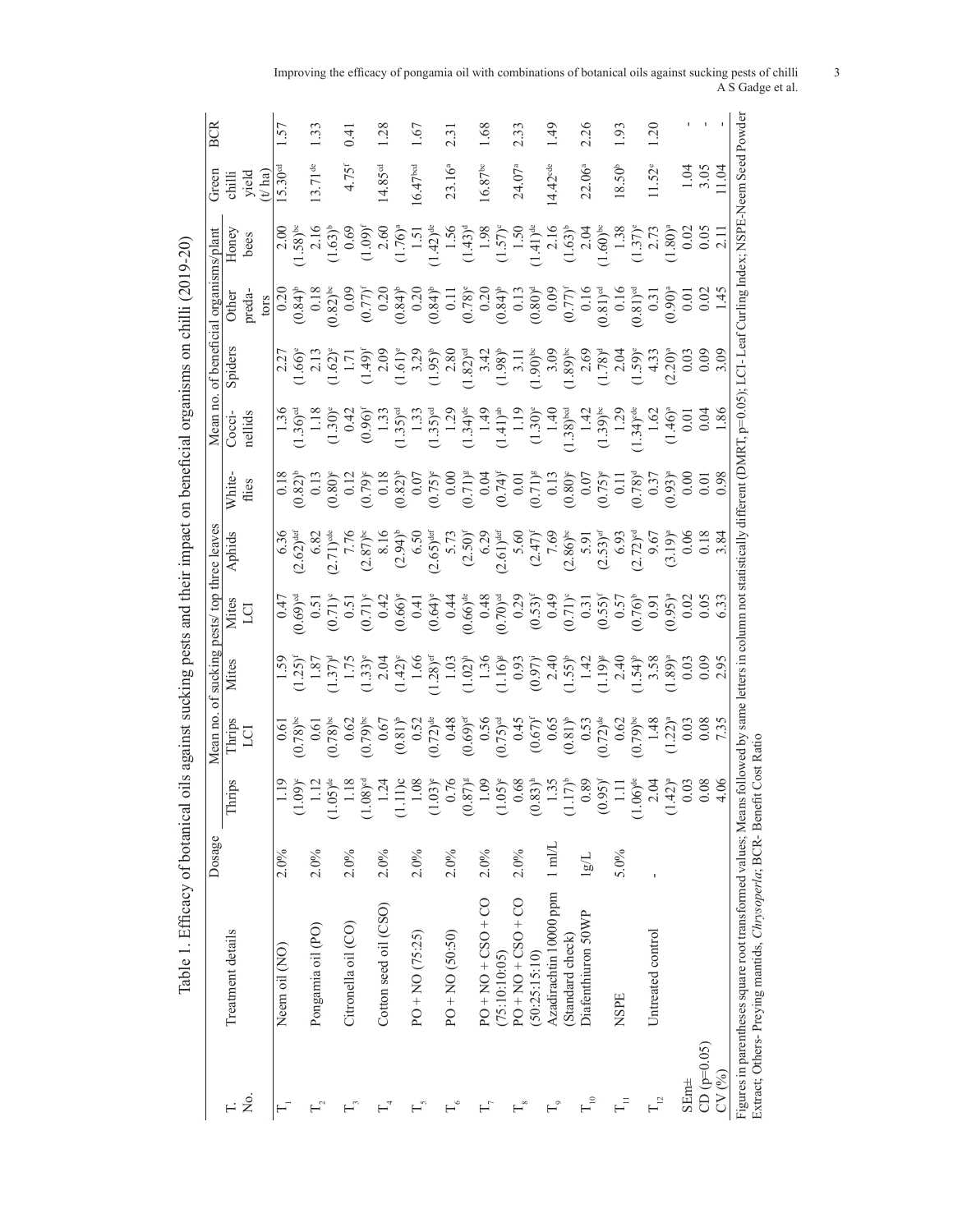oils showed 80 and 100% mean mortality of desert and migratory locusts, respectively. The mode of action of the botanical oils attributed to physical impediments on sucking pests, which was observed under microscope in the laboratory in post application examinations of clipped off leaves containing sucking pests. Insecticidal property of botanical oils and their combinations against sucking pests of chilli is also attributed to the broad-spectrum activity as toxicants and physical poisons causing mortality of sucking pests. Kumar and Singh (2002) reported the broad-spectrum activity of pongamia oil against wide range of insect pests. Rajput et al. (2017) found that, neem oil and cotton seed oil were superior in reducing sucking pests of cotton. Zeeshan and Kudada (2019) found that, leaf curl disease incidence of chilli was reduced to 24.63 and 32.9% by application of neem and karanj oil  $\omega$  0.5%, respectively. Kumar et al. (2007) reported the combined formulations of neem oil and pongamia oil showed synergism against chrysanthemum aphid causing 100% mortality compared to 68.4 and 52.9% mortality in neem oil and pongamia oil alone, respectively after 48 hr at 0.5%.

Maximum number of natural enemies (coccinellids, spiders, preying mantids, *Chrysoperla*) were observed from  $T_{12}$  (Table 1); and least counts were observed in  $T<sub>3</sub>$ , it may be attributed repellent property of citronella oil for active stages of predators and, then plant canopy compared to other treatments. There is likely shift in the predator population from treated plots as a result of botanical repellency and reduction in pest density. Vanisree et al. (2011) found that, every increase in number of thrips caused a corresponding increase of spiders and ladybird beetles in chilli. Maximum number of honey bees were observed in  $T_{12}$  on par with  $T_4 (2.73)$ ; and the least with  $T_3$  (0.69), it may be due to repellent property of oils as well as poor availability of flowers to bees for foraging as evidence by low flower density in this treatment. This is because high phytotoxic effect of citronella oil which causes the leaf deformation, stunted growth and reduced flowering. There is likely shift in the bees' occurrence from treated plots as a result of botanical oils repellency. Aliakbarpour et al. (2011) reported that 2.0% neem oil was effective and brought 59.8% reduction in thrips along with 24.9% mortality of pollinators and concluded that, proper timing of neem oil application such as, at midday when pollinators are least active would prove less detrimental to mango pollinators and at the same time can control thrips.

Observations on the influence of botanical oils and their combinations on green chilli yield revealed that,  $T<sub>s</sub>$  treated plots gave maximum yield (24.07 t/ ha) which was statistically on par with  $T_6$  and  $T_{10}$  with 23.16 and 22.06 t/ ha. This may be due to efficient management of major sucking pest complex of chilli with botanical oils and their combination. Lowest yield of 11.52 and 4.75 t/ ha was recorded in  $T_{12}$  and  $T_3$  respectively. Phytotoxic effect of citronella oil causing plant deformity resulted in decrease in yield. Highest BC ratio recorded in  $T<sub>8</sub>$  treated plots (2.33) followed by  $T<sub>6</sub>$  (2.31) and  $T<sub>10</sub>$ (2.26). Whereas, least BC ratio (0.41) was recorded in the plots treated with  $T_3$ . Difference in the BC ratio is may be due to differences in the cost of botanical oils. Meena and Tayde (2017) obtained maximum yield and BC ratio with pongamia oil  $\omega$  4% followed by neem oil @ 2.5ml/ l. Similarly, Zeeshan and Kudada (2019) also obtained more chilli yield with neem oil  $\omega$  0.03 and karanj oil  $(a)$  0.15%.

#### **ACKNOWLEDGEMENTS**

The authors acknowledge the District Bio-fuel Information and Demonstration Centre (DBIDC), Basaveshwar Engineering College, Bagalkote for making available botanical oils.

#### **REFERENCES**

- Abdelatti Z A S, Hartbauer M. 2020. Plant oil mixtures as a novel botanical pesticide to control gregarious locusts. Journal of Pest Science 93(1): 341-353.
- Aliakbarpour H, Salmah C M R, Dzolkhifli O. 2011. Efficacy of neem oil against thrips (Thysanoptera) on mango panicles and its compatibility with mango pollinators. Journal of Pest Science 84: 1-11.
- Anonymous. 2018. Improved Package of practices for Horticultural Crops. University of Horticultural Sciences, Bagalkot. 68-73 pp.
- Henderson C F, Tilton E W. 1955. Test with acaricides against the brown wheat mite. Journal of Economic Entomology 48: 157-161.
- Kamba E A, Itodo A U, Ogah E. 2013. Utilization of different emulsifying agents in the preparation and stabilization of emulsions. International Journal of Materials and Chemistry 3(4): 69-74.
- Kovarikova K, Pavela R. 2019. United forces of botanical oils: efficacy of neem and karanja oil against colorado potato beetle under laboratory conditions. Plants 8(12): 608.
- Kumar M, Singh R. 2002. Potential of *P. glabra* Vent as an insecticide of plant origin. Biological Agriculture and Horticulture 20(1): 29-50.
- Kumar V K, Chandrashekar K, Sidhu O P. 2006. Efficacy of karanjin and different extracts of *P. pinnata* against selected insect pests. Journal of Entomological Research 30(2): 103-108.
- Kumar V K, Chandrashekar K, Sidhu O P. 2007. Synergistic action of neem and karanj to aphids and mites. Journal of Entomological Research 31(2): 121-124.
- Meena R K, Tayde A R. 2017. Field efficacy of certain bio-pesticides against chilli thrips *Scirtothrips dorsalis* (Hood) on chilli (*Capsicum annuum L*.). International Journal of Current Microbiology and Applied Sciences 6(6): 2188-2192.